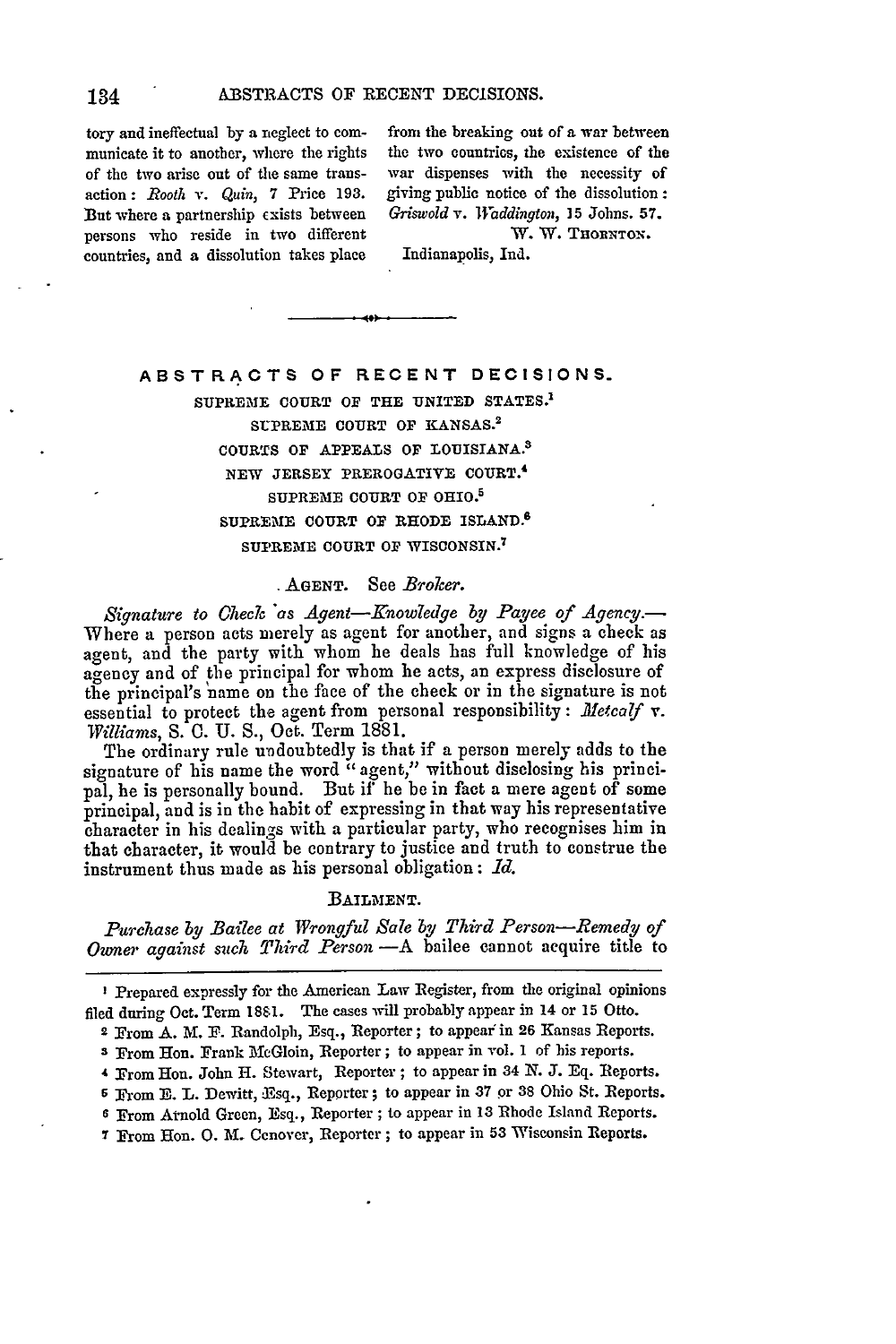the property, adverse to that of his bailor, through a tortious seizure and sale of the property by a third person **:** *Enos v. Cole,* 53 Wis.

Moneys paid by the bailee at such a sale without authority from the bailor, cannot be recovered from the latter: *Id.*

The property having returned to the bailee in such a case, while the bailor might perhaps maintain an action of *trespass* against the person who seized and sold it, and recover therein at least nominal damages, he cannot, without proof of actual damage, maintain an action against such third person as for a *conversion,* and recover even nominal damages therein : *Id.*

### BANK.

*Certification of Check-Deposit of Check or Note-Righr of Depositor to Reclaim-National Bank-Sct.* 5228 *Rev.* Stat.-The certification of a check by the bank on which it is drawn, is equivalent to an acceptance. Such a check stands upon the same footing as an accepted bill of exchange: *Louisiana Ice Company v. State National* Bank, 1 MeGloin.

There is a privity between a bank certifying a check, negotiable in form, and every holder thereof up to the time of its extinguishment. The bank may be sued by any such holder: *Id.*

When a bank receives on deposit checks, promissory notes or similar paper, the contract is usually one of deposit for collection only; and where the depositor has not drawn against such deposited paper, he can, at any time before collection, revoke the agency of the bank and reclaim the deposit: *Id.*

The depositors of banks which have formed themselves into a clearing house, are not bound by the rules and regulations or usages of the latter : *Id.*

U. S. Rev. Stats., sect. 5228, does not apply to a case like this. It does not make property belonging to others, found in the custody of a national bank at the time of its suspension, under contracts other than special deposit, liable for the debts of the bank: *Id.*

### BANKRUPTCY.

Assignee-Not Interested in Disputes between Secured Creditors.-An assignee in bankruptcy represents the general or unsecured creditors only. He has nothing to do with the disputes of secured creditors among themselves, and a bill filed by him against certain secured creditors to compel them to carry out an agreement with other'secured creditors, by which all were to accept a joint security, will be dismissed, it not appearing that the result would affect the general estate; *Dudley v. Easton,* S. **C.** U. S., Oct. Term 1881.

### BILLS **AND NOTES.**

*Protest-Notice to Drawer.-Where* the notary protesting a draft, unable after diligent inquiry to ascertain the address of the drawer, directed the notice of protest to him at the place where the draft was drawn or dated; *held,* that this was sufficient: *Page v. Valery, 1* McGloin.

#### BROKER.

*Agency for both Parties-Right to Compensation.-The* double agency of a real estate broker, who assumes to act for both parties to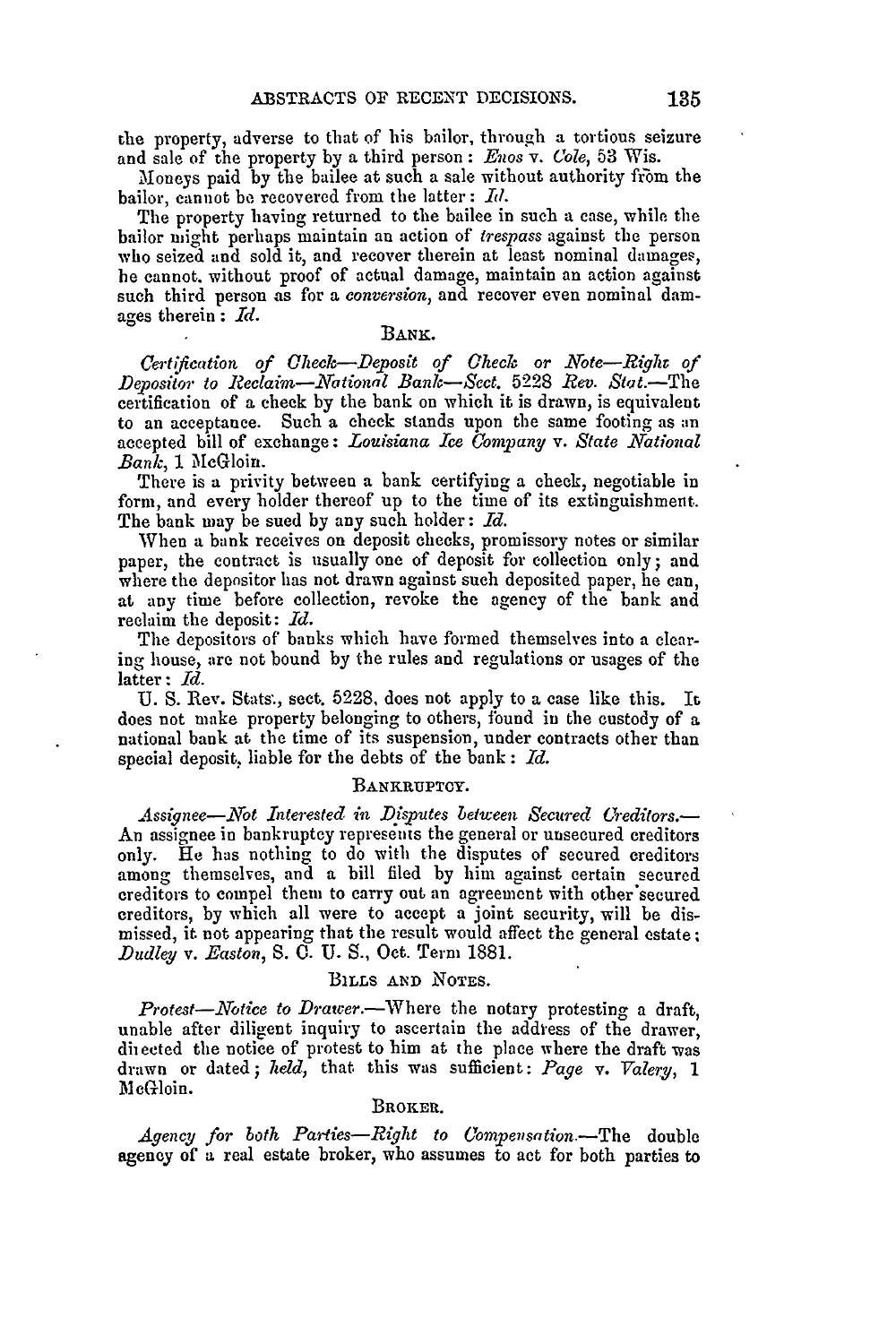an exchange of lands, involves, *prima facie,* inconsistent duties, and he cannot recover compensation from either party, even upon an express promise, until it is clearly shown that each principal had full knowledge of all the circumstances connected with his employment by the other which would naturally affect his action, and had assented to the double employment. But when such knowledge and consent are shown, he may recover from each party **:** *Bell v. McConnell,* 37 or 38 Ohio St.

### CoMMoN CARRIER.

*Loss after Delivery to Succeeding Carrier-Arrangement with Latter for pro rata Tarif-]n* the absence of a special contract with the shipper, a common carrier is not liable for loss of the goods after delivery to the next succeeding carrier upon a through route, and such special contract cannot be implied from the fact that an arrangement existed among all the carriers constituting the through route, whereby goods were to be transported at a stipulated tariff to be apportioned among them pro rata according to distance: *St. Louis Ins. Co. v. St. L., V., T. & I Railroad Co.,* S. **C.** U. S., Oct. Term 1881.

# **CONSTITUTIONAL** LAW. See *Intoxicating Liguors.*

*Officer of State- When Courts will interfere with his Action-*Where the law has vested a discretion in any executive officer of the state, the courts will not control him in its exercise: *State of Louisiana* v. *Jumel,* 1 McGloin.

Where, however, the discretion has been lawfully exercised by the legislative department, and there remains to such executive officer only the obligation of complying with its mandates, the courts will, if necessary, compel his obedience: *Id.*

Where the state, as the principal, commands the auditor, as its agent, to make a particular distribution of the funds in its public treasury. any proceeding intended to compel him to violate such instructions is an action against the state, which, by reason of its sovereignty, will not lie: *Id.*

### **CONTRACT.**

*Illegal Employment-Action for Wages-'fMinor.-No* action lies to recover a minor's wages earned in violation of a statute prohibiting the employment of certain minors in manufacturing establishments: *Birkett v. Chatterton,* 13 R. I.

*Interpretation of-Parol Evidence.*—Where the language of a written contract is not entirely perspicuous, and is susceptible of two constructions, one showing an agreement apparently fair and reasonable, and the other terms highly favorable to the party preparing the writing and not likely to be knowingly accepted by the other party; *held.* that parol testimony is admissible of the prior parol negotiations, and the situation *and* admissions of the parties for the purpose of determining in what sense the language of the written instrument was used by them: *Mason v. Ryns*, 26 Kans.

*Signature of both Pa'ties Unnecessary-Sustihttion of Kew Party -Novation.- Where* a contract, not **!** equired **by** the Statute of Frauds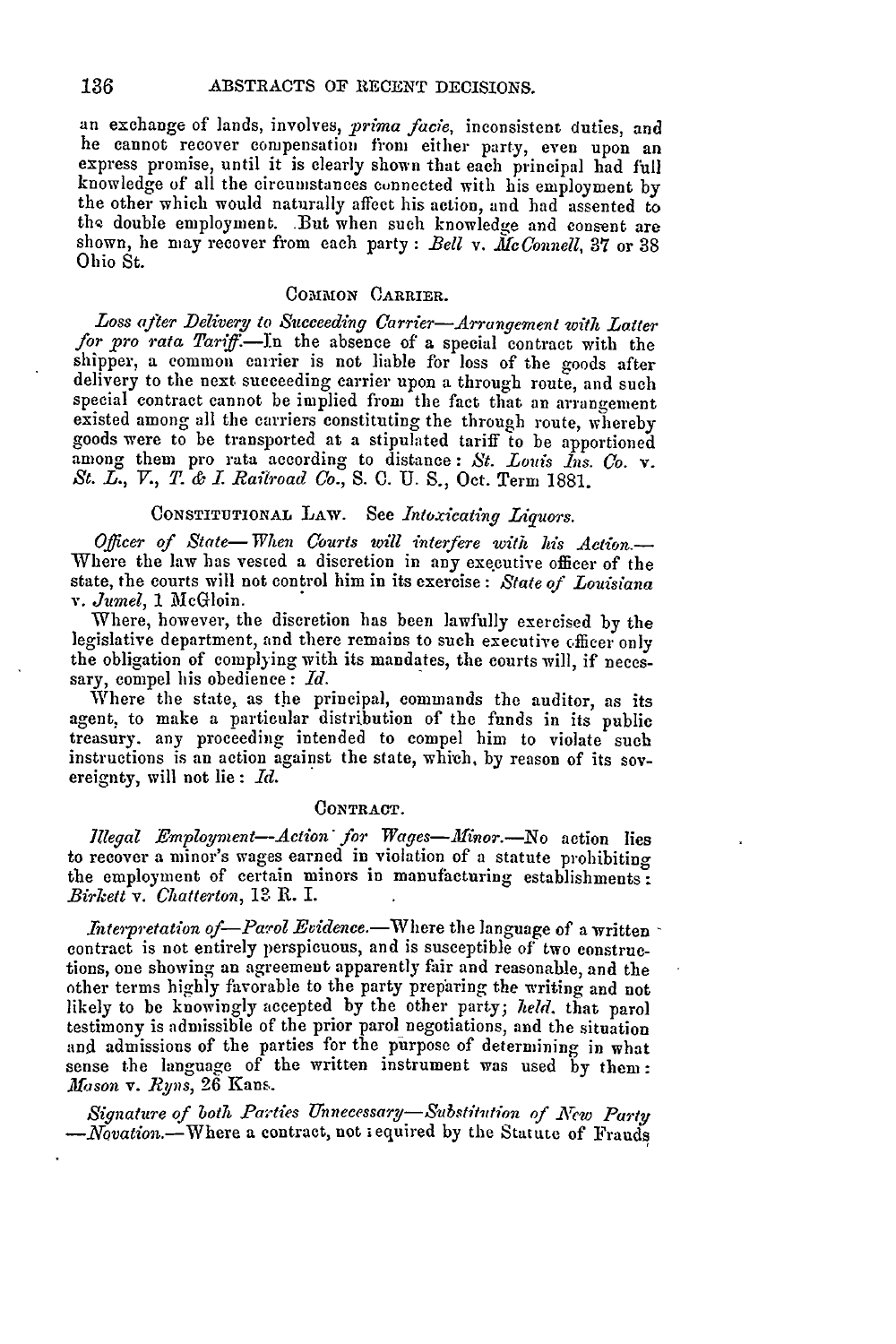to be in writiug, has been reduced to writing and signed by one contraccing party only, it is error to treat such contract as of no validity for the reason that it is not signed by the party to be charged: *Bacon v. Titus,* 37 or 38 Ohio St.

An agreement between the parties to a contract and a third person, whereby one party is released from the obligations of the contract and the third person substituted in his stead, is a *novation,* and requires no further consideration than such release and substitution : *Id.*

#### DEBTOR **AND** OREDITOR.

*Co piracy to ,Seerete Prop erty-Action by Creditor who has no Lien.-A.,* being a creditor of B., brought trespass on the case against **0.** and others, charging them with conspiring to prevent **A.** from obtaining payment out of the estate of B. and with receiving from B. fictitious mortgages, by means of which they took B.'s personalty and secreted it so that A. could not attach it, and thus lost his claim. It appearing that **A.** had no lien on B.'s estate by attachment, levy or otherwise, and was only a creditor at large of B.: *Held,* that the action could not be maintained: *.Kous v. Hennessey,* 13 R. I.

### **DEED.**

Construction of-*Extrinsic Evidence*.- A deed with a description otherwise uncertain should be construed with reference to the actual rightful state of the property at the time of the execution **;** and extrinsic evidence of that state is admissible to aid in the construction: *Whitney v. Robinson,* 53 Wis.

Where the grantee in such a deed goes into possession of land under it, and fences the same, and makes valuable improvements thereon, with the knowledge and acquiescence of the grantor, this is a practical construction of the deed, binding on the parties and those claiming under them **:** *Id*

### DEMURRER. See *Frauds, Statute of.*

#### **EVIDENCE.** See *Contract.*

*Witnesses in Suit removed to Federal Court-Previous Decision of State Court as to Competency.-In* a cause removed from a state court to a federal court, the competency of witnesses is to be determined by the Act of Congress (Rev. Stat., sect. 858), and is not affected by the fact that while the case was pending in the state court the witnesses were held by that court to be incompetent under the state law **:** *M71,g v. Worthington,* S. **C. U. S.,** Oct. Term 18981.

*Merchant's Account-book*—*Original Entries.*—A merchant's accountbook was offered in evidence; it appeared that the memorandum of sales was made as they took place, on a little pass-book or blotter; that at the close of each day, or at most with a delay of but a day or two, these memoranda were copied into the journal or account-book offered in evidence; it also appeared that these pass-books or blotters had been lost or destroyed, and the party who made the copies in the accountbook testified that they were correct. Held, no error in admitting such book of account: *Rice v. Simpson,* 26 Kans.

VOL. XXX.-18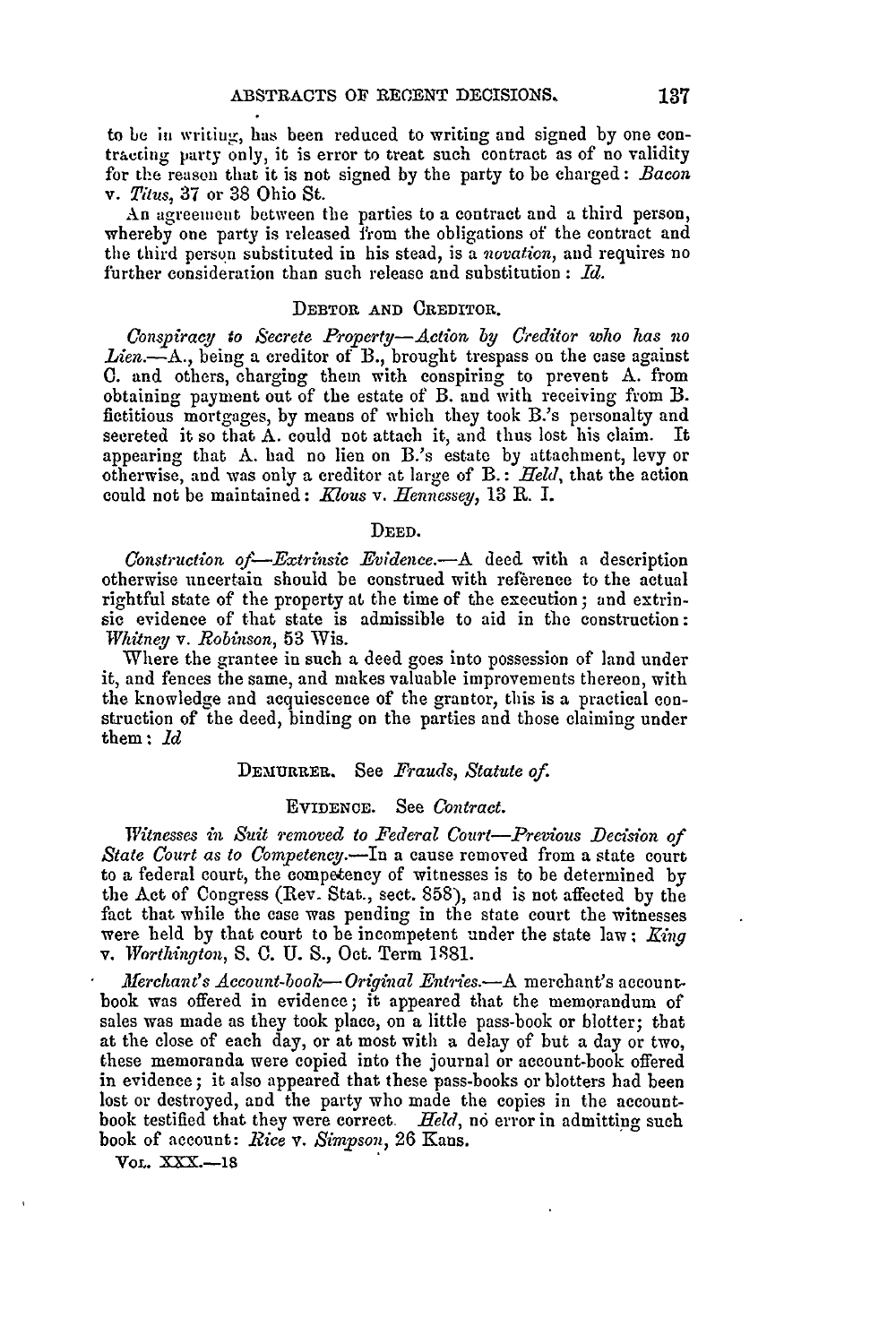# **EXECUTION.** See *Partnership; Sheri's Sale.*

*Property in hands cf Constable.--.Where* personal property has been levied upon by a constable holding a valid execution, it is ndt, while in such possession, subject to levy by any other officer, constable, sheriff or marshal, holding process from the same or another court: *Jones S. & P. Co. v. Case,* 26 Kans.

### **EXECUTOR AND** ADMINISTRATOR. See *Surety.*

*Leqacy-Duty to Compound Interest---Loan of Funds to Co-executor.*  $-A$  legacy was given to an infant to be put out on bond and mortgage, and to be paid when the infant attained the age of twenty-one years, with interest accruing thereon. *Held,* that it was the duty of the executors to compound the interest as it accrued by investing it as soon as practical thereafter: *Perrine v. Petty,* 34 *N. J.* Eq.

An executor who, without authority, lends such a fund to his coexecutor, on inadequate security, is liable for the amount of the principal and compound interest; and the fact that such investment is stated in his account in the Orphans' Court will not exonerate him: *Id.* 

*Surety-iability for Proceeds of Lands Sold-Ectent* of.-Upon an application to assess the damages on a judgment recovered against an administrator and his sureties, because of his failure to apply to the payment of the intestate's debts the proceeds of lands sold under an order of the Orphans' Court; *Held,* that as the administrator had authority to sell only the lands specified in the order of the Orphans' Court, his sureties are not liable for the proceeds of sale of any other lands, and that there can be no deduction in the administrator's favor because of his failure to exhaust the personal estate of the intestate in payment of his debts before applying the proceeds of the realty thereto : *In re Givens, adrn'r,* 34 *N.* J. Eq.

*Mortgage by one Executor to another to Secure Deficit-- Continuing Liability.-One* of two executors collected a large amount of money due the estate, without his co-executor's knowledge, and, in order to<br>secure the estate, gave a mortgage on his own lands, payable to himself and his co-executor. The property covered by the mortgage was sold under a prior mortgage, and nothing realized therefrom for the estate. *Held,* that the delinquent executor was not, by giving the mortgage, exonerated from liability to his co-executor: *Storms v. Quackenbush,* 34 *N. J.* Eq.

### FRAUD.

*Retention of Property by Vendee-Effect of.*-The retention of personal property by a vendor after sale is, as against his creditors, presumptive but not conclusive evidence of fraud: *fead v. Gardiner,* 13 R. **I.**

Hence, when A. conveyed to a creditor restaurant furniture of much less value than the amount of his debt, and was allowed to continue the business temporarily in order to dispose of the furniture, and derived meanwhile no benefit from continuing the business and had no agreement allowing him to redeem the property. *Reld,* that the conveyance was good as against the other creditors of A.: Id.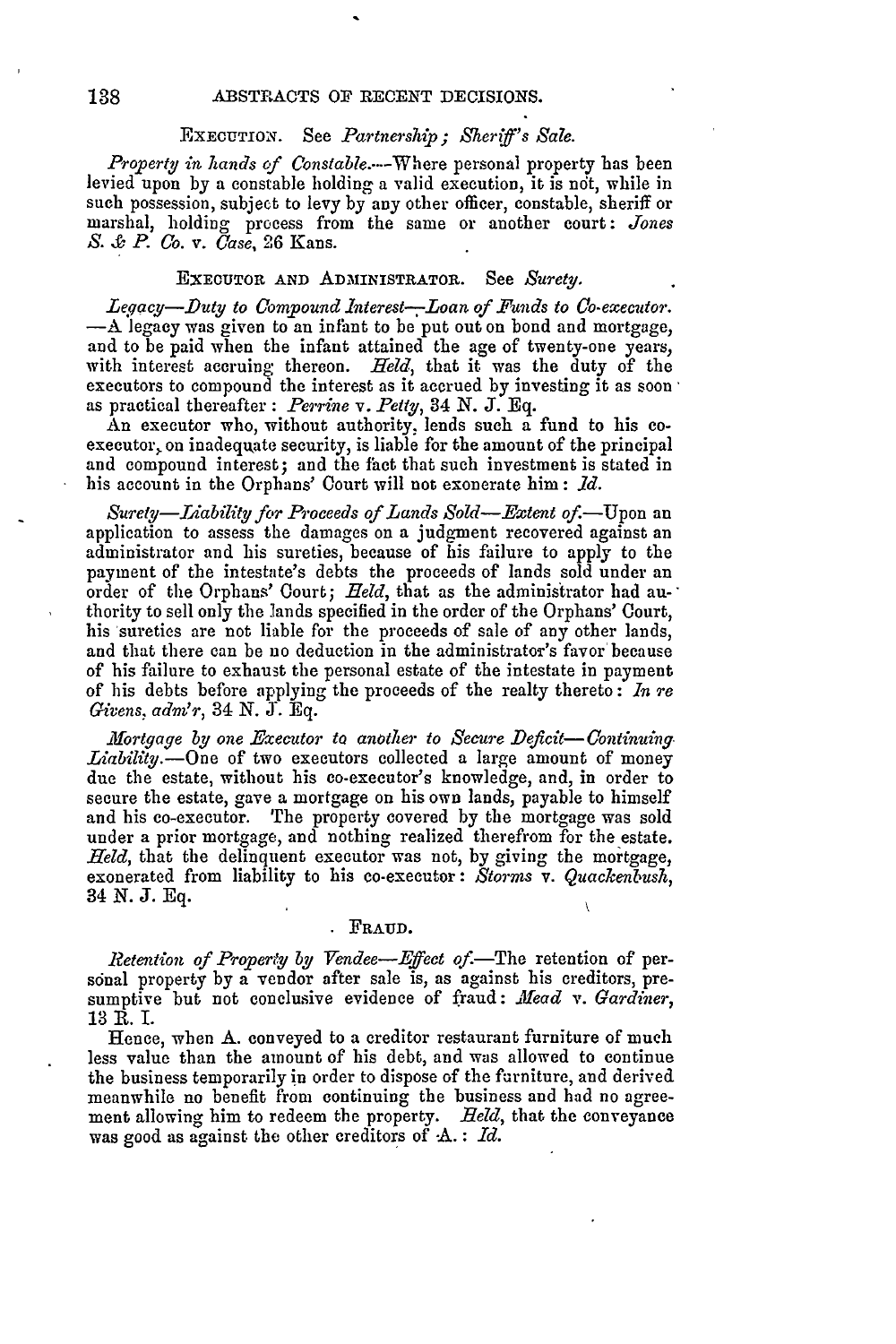*Sale of Patent-False Representation as to Novelty.-Au* action may be maintained by the buyer of a patent right on the false representations of the sellers that they were possessed of a patent giving them exclusive right for an improvement in spring bed bottoms, and that there was no like patent authorized, known by the sellers to be false, which induced the purchase, although by searching the records of the patent office the buyer might have discovered the fraud: *McKee v. Eaton* 26 Kans.

## **FRAUDS,** STATUTE OF.

*Promise by Debtor to pay his Creditor's Debt to Third Person.*—Where a person agrees to satisfy his obligation to an estate **by** distributing the sum he holds amongst its creditors, taking their receipts, such an agreement is not in the nature of a promise to pay the debt of another, such as **is** required **by** statute to **be** evidenced **by** writing: *Decuir* v. *Terrier,* 1 MeGloin.

*Promise to Compensate by Will-Alternative Promise.-A* verbal promise in the alternative to compensate **a** party by will, either in land or money, is within the statute against frauds and perjuries : *Howard v. Brower,* **37** or 38 Ohio St.

Where the agreement sued on is within such statute, and it is fairly to be inferred from the petition that it is not in writing, the defence of the statute is available on demurrer : *Id.*

#### GirT.

*Corporate Stock-Possession of Cbrtificate and Power of Attorney.-* Where stock stood in a testator's name on the books of the corporation, the facts that the certificate is found in the executor's possession, and that the testator gave him a power of attorney to receive and assign any scrip or dividend due him from the company, are not conclusive evidence of a gift of the stock to the executor: *Smith v. Burnet*, 34 N. **J.** Eq.

#### INFANT. See *Contract.*

#### **INJUNCTION.**

*Not Granted to restrain Use of Land by Unlawful Occupant.* Where a party enters into the possession of premises without any authority of the owner, and under pretence of a lease made by an unauthorized agent, and puts said premises to a use which is not forbidden by the law, the owner's remedy is an action at law to recover the possession, and he may not resort to equity and obtain an injunc- .tion, and thus take away the constitutional right of a trial by jury, on the ground that such use is in his judgment immoral and mischievous in its tendencies, and one calculated to injure his ieputation in the community: *Bodwell v. Crawford,* **26** Kans.

#### INSURANCE.

*Furniture in Particular House-Removal of.-A* policy of insurance against fire was issued on articles of furniture described as "all con-<br>tained in house No. 1cMillen street, Providence, R. I." The insured, without the knowledge of the insurer, removed these articles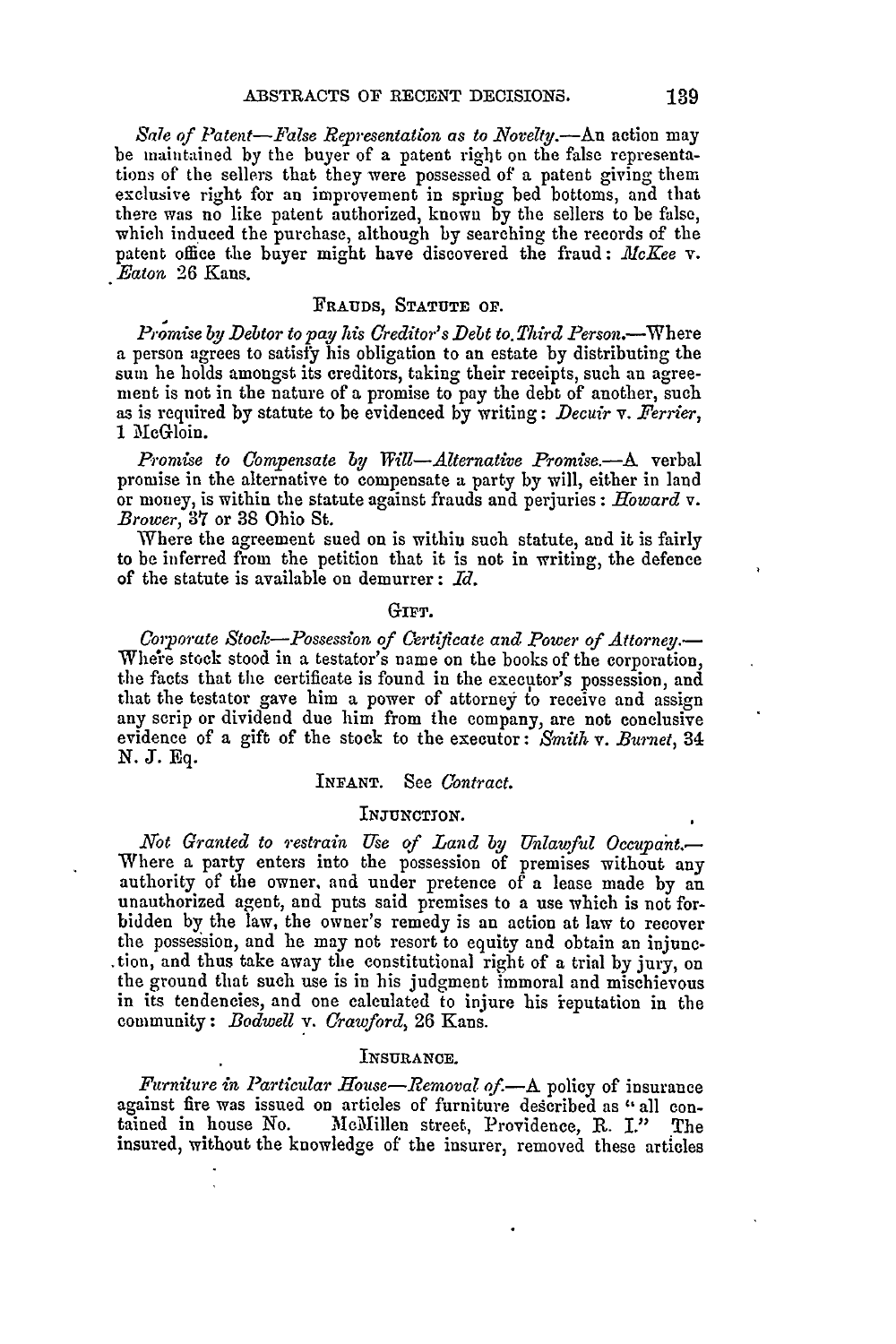#### 140 **ABSTRACTS OF** RECENT DECISIONS.

to a house in another street, where they were consumed. *Held,* that the insured could recover on the policy : *Lyons v. Providence Washington Ins. Co.*, 13 R. I.

*Waiver of Conditions by Agent.-A* policy provided that if it should become void for any cause, it should not be revived by the issue of a renewal receipt, or in any other way except by special contract for that purpose written thereon, or **by** the issuing of a new policy. *Held,* that it was competent for the agent, acting for the insurer, to waive this as well as other conditions of the policy, and that the insurer, after the issue of the renewal receipt, and especially after having received the premium, was estopped to deny the contract: *Shafer v. Phamix Ins. Co.,* **53** Wis.

# INTOXICATING LIQUOR.

Constitutional Law-Statutory Provision as to Evidence of Ille-<br>gality.-A statute provided that "evidence of the sale or keeping of intoxicating liquors for sale in any building, place or tenement shall be *prima facie* evidence that the sale or keeping is illegal." *Held,* that this statutory provision was constitutional and valid **:** *State v. Higgins,* 13 R. I.

#### LEGACY.

*Bequest upon arriving at Age-Payment of-.A* testator directed his executors to invest a fund and to pay to his widow, for life or widowhood, one-third of the interest thereof, and to his children and grandchildren, whom he named, the remaining interest in designated portions; that if any such child or grandchild should die without issue, the survivors should take such decedent's share in like portions; that if any of them should die leaving lawful issue over twenty-one years of age, the executor should pay to the representatives of such decedent the principal on which such decedent had received the interest. One child died during the lifetime of the widow, leaving a daughter over twentyone. *field,* that the executors could pay her the principal of her share on her producing the widow's release of her interest therein **:** *Valentine v. Smith* 34 N. *J.* **Eo.**

#### LIBEL.

*Publication—When Libellous—Indictment.*—A publication is libellous if without charging an indictable offence it falsely and maliciously **im**putes conduct tending to injure reputation, to cause social degradation, or to excite public distrust, contempt or hatred: *State v. Spear,* 13 R.I.

An indictment for libel is good if it charges the publication of matternot libellous *per se,* but charges such publication with proper inducement and innuendoes to set forth and explain the defamatory statements of the pullication : *Id.*

#### LIMITATIONS, STATUTE OF.

*Surety-Partial Payment by Principal.-A* payment by a principal debtor, which will take a case out of the Statute of Limitations as to him, will have the same effect as to his surety, who is present for the purpose of seeing that the payment is made and credited, and makes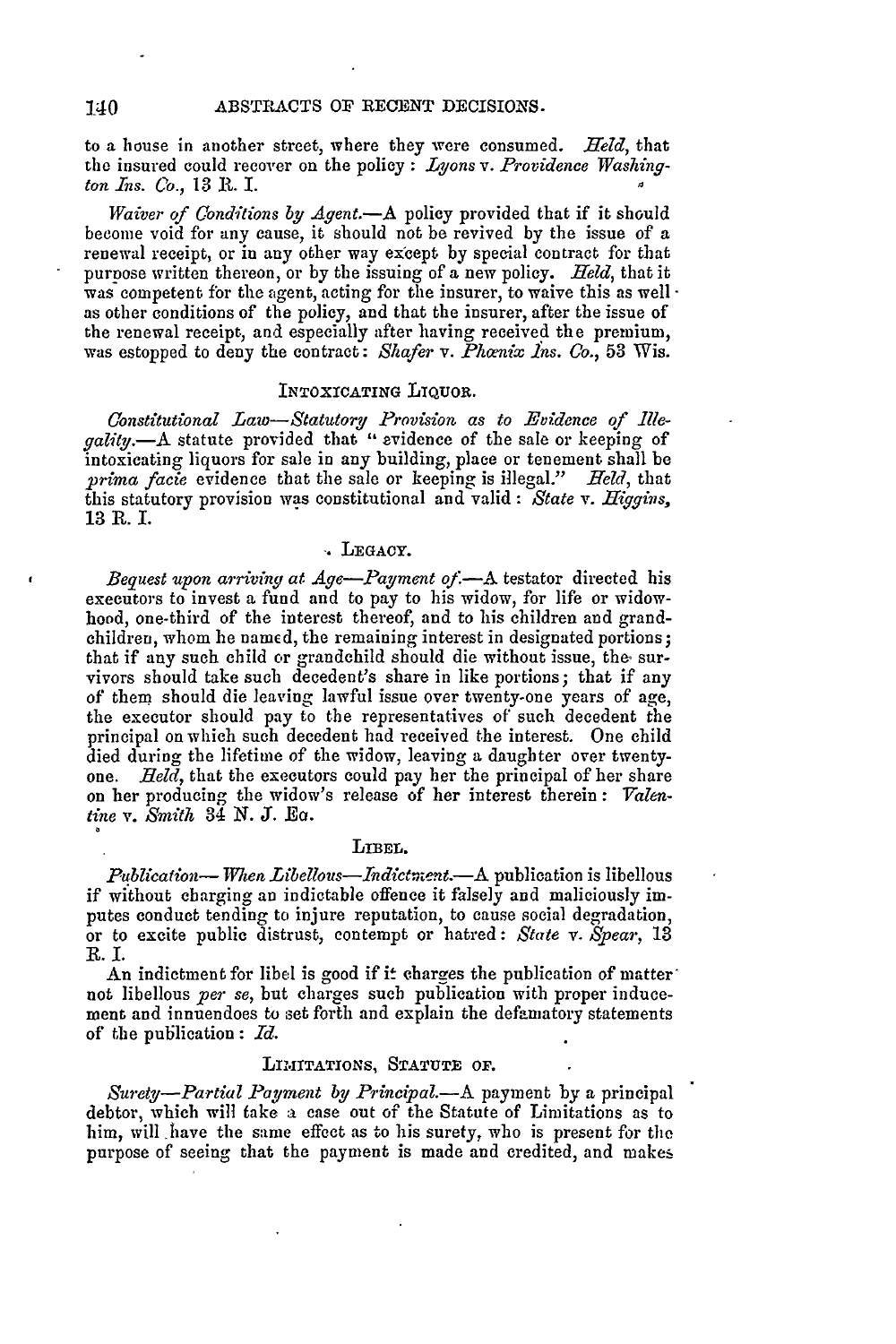no statement that any limitation shall be placed on the effect of such act: *Glick. v. Crist,* 37 or 38 Ohio St.

### **MALICIOUS PROSECUTION.**

False Imprisonment-Evidence-Statements of Attorney-Damages. -In an action for false imprisonment, proof of the circumstances of plaintiff's family, and of the filthy condition of the jail used for the imprisonment, is admissible upon the question of mental anguish, **&c.:** *Fenelon v. Butts,* 53 Wis.

In such an action, statements of an attorney-at-law in reference to the second imprisonment of the plaintiff, then threatened, are admissible, where such attorney had acted for the defendant throughout the proceedings which resulted in the first imprisonment, and there is evidence for the jury that he was still so acting when he made such statements; or, where there is evidence that he was a co-conspirator with the defendant; or, where such statements were made in the defendant's presence while the latter was plotting the further imprisonment of the plaintiff, and the evidence was accompanied, or might have been followed, by proof of defendant's assent: *id.*

While proof of defendant's good faith is admissible to mitigate punitory damages, it cannot be considered to mitigate compensatory damages, including those allowed for injury to the feelings : *Id.*

### MASTER **AND** SERVANT.

*Continuance of Employment after Misconduct-Estoppel.*-An em-<br>ployer, who continues an employee in his service after learning of negligence or misconduct upon the part of the latter, is estopped from ubsequently complaining of such negligence or misconduct: *Afarshall v. Sims,* 1 MeGloin.

### MECHANICS' **LIEN.**

*Waiver of.-A* mechanic furnishing material for the construction of a mill, under a contract with the owner, may, by his agreement as to the manner of payment, and his aets with respect to the claims of other creditors, be precluded from asserting a mechanic's lien, as against such creditors, although he has made no express promise that he will not assert such lien: *West v. Klotz,* 37 or 38 Ohio St.

*Who entitled-Superintendent of Mine.*-One employed for an indefinite time to direct the work in a mine, with authority to employ and discharge miners and procure and purchase supplies, and who, by virtue of such employment, controlled and directed the working and development of the mine, and in the performance of such duties did some manual labor, is entitled to a lien under a statute giving a lien to any person who should perform any work or labor upon any mine: *Flag- ,staff Silver Mining Co. v. (Jullins,* S. **C.** U. **S.,** Oct. Term 1881.

### **MORTGAGE.** See *Partnership.*

### **NATIONAL** BANK. See *Bank .*

### NEw TRIAL.

*Verdict Contrary to Instruction-Right of Court to render ludgment according to Evidence.-Where* the evidence is clear and undisputed,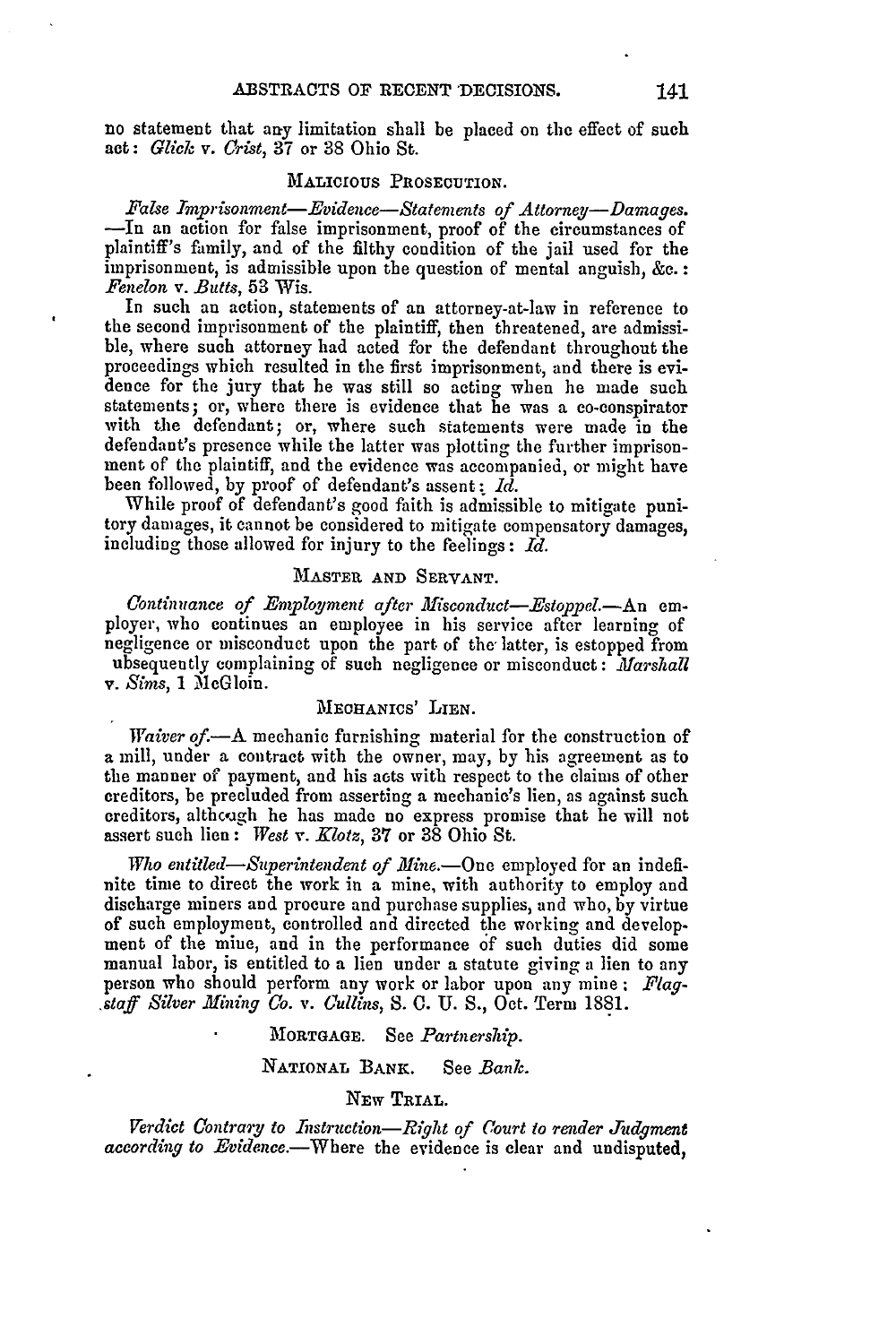the court may direct the jury to find a general or special verdict in accordance therewith, or may itself find the fact and render judgment accordingly; and it is strongly intimated herein that the court, after setting aside a special verdict contrary to the clear and undisputed evidence, may either grant a new trial, direct the proper verdict, or render judgment according to the evidence **:** *Gammon* v. *Abrams,* 53 Wis.

**A** party who, after a special verdict has been set aside, does not ask for a new trial, waives it: *Id.*

A " reaper and self-binder," was delivered to a conditional purchaser in July, and used in the harvest of that season, and found defective. In January or February following, the vendor's agent called on the purchaser in relation to payment for the machine, and the purchaser said be would give nothing for it; but he still kept it and did not offer to return it until the following April. *Held*, that there was no error in setting aside a'finding by the jury that the machine was returned in a reasonable time, and rendering judgment for its value: *Id.*

## PARTNERSHIP.

*Evidence-Notoriety-Liability of one allowing himself to be held out as Partner.-In* an action against a partnership managing and operating a bank, it appeared from the evidence that one W., who was charged as a member of the banking firm, and as liable upon their certificates of deposit, was named in the advertisement of the bank as a member of the partnership, and was a subscriber to the paper containing such advertisement. It also appeared that the letter-heads used by the bank contained his name as a partner, and that he received letters which his clerk read and answered, upon such letter-heads. It was further testified to by one of the partners, that W. was a member of the firm. *Hield,* that the court committed no material error in receiving in addition to such evidence, and as corroborative thereof, the general understanding and report of the community where the bank existed, to prove W. a partner : *Rizer v. James,* 26 Kan.

Where a person is held out as a member of a partnership with his own assent or connivance, he is responsible to every creditor or customer of the partnership for all its liabilities: *Id.*

*Execution-Interest of one Partner-Sale of-Rights of Purchaser.-* The interest of a copartner in the partnership property may, in Rhode Island, be attached by an individual creditor of such copartner: *Randall v. Johnson.* 13 R. I.

In such a case the sheriff may seize a chattel and deliver it to the purchaser of the interest attached, who becomes a tenant in common of such chattel with the other partners, but subject to the partnership debts and equities:  $Id.$ 

*lfortgage to Firm without naming Individual Partners- Validity of.-G. &* W. were partners doing business under the name and style of "The Chicago Lumber Company." A. executed to "The Chicago Lumber Company" a promissory note, and also executed to "The Chicago Lumber Company" a mortgage upon real estate to secure the.note. *Held,* that the absence of the names of the individual members of the partnership from the mortgage did not invalidate it; and *held,* also, that in an action upon the note and to foreclose the mort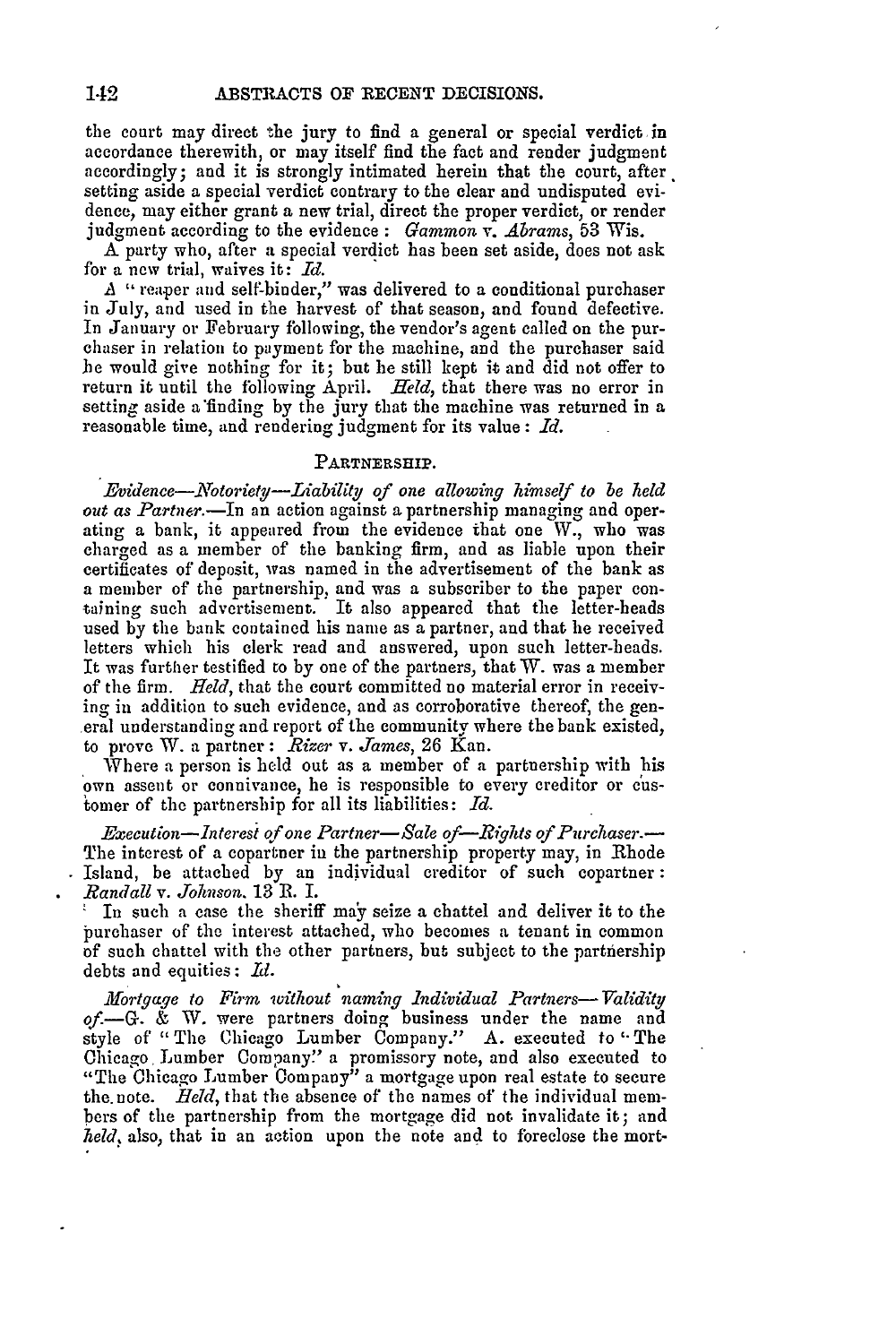gage, **G.** & W. were authorized upon proper allegations in the petition to show that they were partners carrying on business under the name and style of the Chicago Lumber Company, and the holders and owners of the note and mortgage, and *held,* further, the court was authorized upon default in the payment of the note to foreclose and sell the mortgaged premises: *Chicago Lumber Co. v. Ashworth,* 26 Kans.

### PATENT. See *Fraud.*

### PAYMENT.

*When not Voluntary-Taxes.*--Payment of taxes under protest, to an officer who has a warrant for their collection, and threatens to collect by levy and sale of property, is not a voluntary payment *Ruggles v. City of Fond du Lac,* 53 Wis.

## REMOVAL **OF** CAUSES.

*Citizenship-Foreign Corporation Operating Railroad under Lease.* **-A** corporation of one state, by leasing a railroad from a corporation of another state, and operating it in the latter state under franchises granted to.the corporation from which it is leased, does not become a citizen of the state in which said road is operated, and if sued in such state may remove the suit to the federal courts: *Baltimore & Ohio Railroad Co. v. Xoontz,* S. C. U. **S.,** Oct. Term 1881.

# SALE. See *Fraud; Trover.*

*Breakage-Right of Rescission.-Where* defendants purchased two hundred casks of Seltzer waters, packed in Prussia, in casks of one hundred stone jugs each, and it is shown that such casks cannot be transported without some breakage of the jugs. *Held,* that these circumstances have entered into the contract, and where the actual breakage is not beyond what is usual, the vendee cannot refuse to receive the property and rescind the contract: *Hays v. Smith,* 1 MeGloin.

*Sample-Written Contract.-A* written contract of sale which does not show that it was made by sample cannot *be-* explained or modified by proof that it was so made: *TWiener* v. *Whipple,* 53 Wis.

## SHERIFF'S **SALE.**

*Waiver by Debtor of Legal Formalities-Liability of Sheriff to Creditors for Omission.-A* renunciation by an insolvent debtor in favor of a particular creditor, dispensing with any of the forms of law, by which the value of his property sold under execution is diminished, is contrary to good morals: *Tupery v. Harper*, 1 McGloin.

**A** sheriff, aware of the insolvency of the debtor, who executes an order of sale waiving the formalities and delays of advertisement, although such sale is consented to by the seizing creditor, is liable in damages to a creditor who has suffered by such a proceeding : Id.

The price brought by the property so sold will not be taken as a standard of its value: *Id.*

# SURETY. See *Executors and Administrators.*

*Assignee- Objections to Creditor's Claim.-After* the damages have been assessed against an assignee and his surety, on their bond given